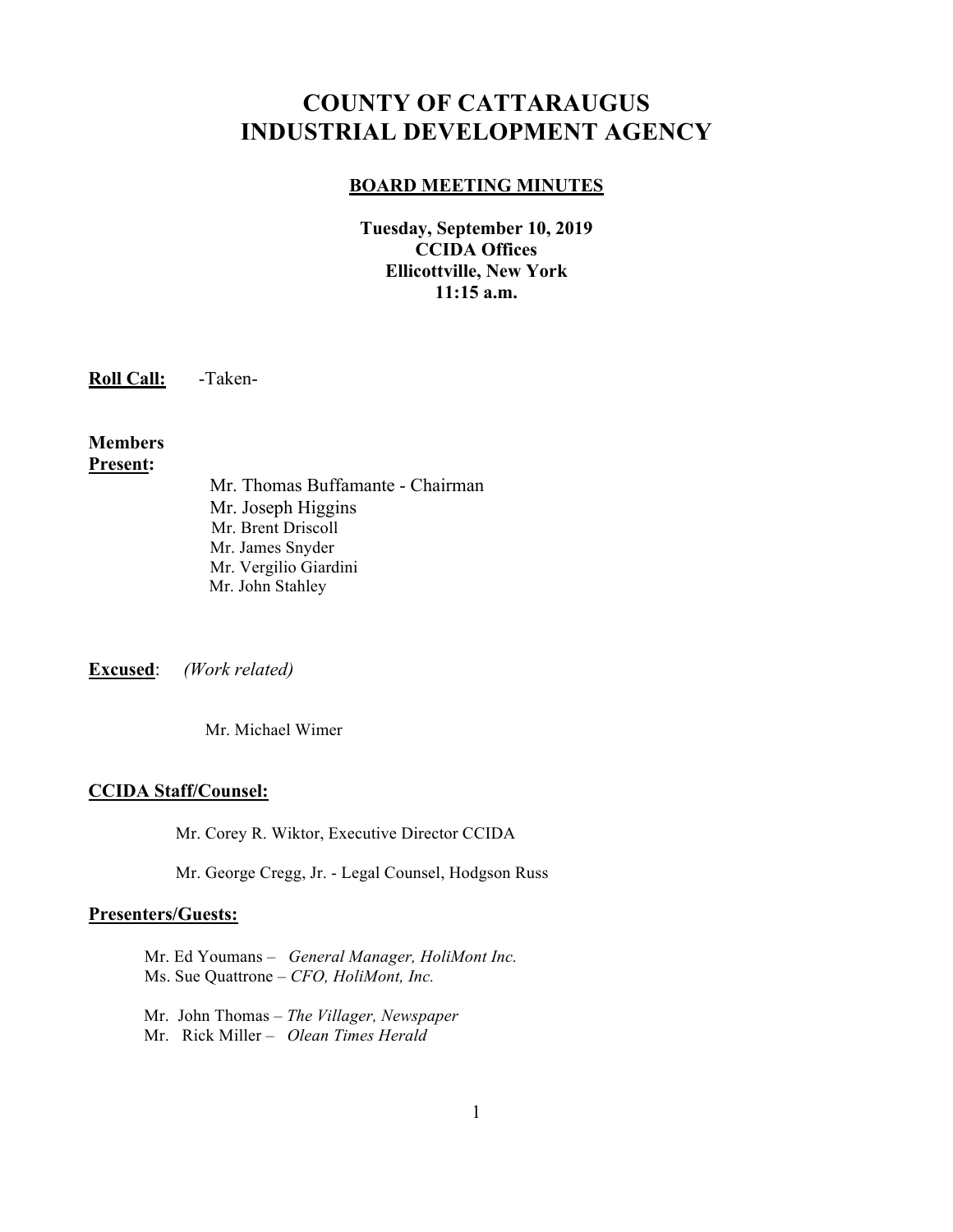Chairman, Thomas Buffamante called the meeting to order at 11:15 a.m.

A roll call of the Board of Directors of the CCIDA was taken Mr. Buffamante, Mr. Driscoll, Mr. Higgins, Mr. Snyder, Mr. Giardini and Mr. Stahley were Present. Mr. Wimer was excused for business/work related meetings.

## **APPROVAL OF MINUTES**:

**A Motion** was made by Brent Driscoll with a second by Joe Snyder to accept the July 30, 2019 CCIDA Board Meeting Minutes as submitted with changes made. **Motion Carried**

## **\*New Application/Project\***

#### **HoliMont, Inc.:**

Mr. Wiktor introduced Mr. Youmans, General Manager of HoliMont Inc. and also HoliMont's Chief Financial Officer, Sue Quattrone to present their proposed application to the CCIDA. HoliMont, Inc. has asked the County of Cattaraugus Industrial Development Agency (CCIDA) to consider their application for the construction and installation of various items to the Resort that include the following: Upgrades/machinery for the 2019-2020 Ski Season, Fan Gun Tower Replacement/upgrade snow making. A new Groomer & replacement drive, widening of ski runs. HoliMont Inc. also plans to return the Resort back to the "Grid" from the on-site power facility, New Point of Sale System, Construction of a 20x40 building for the power plant to reconnect to the Grid, General slope work. The resort also plans on purchasing two (2) vans/shuttle buses for transportation purposes. HoliMont Inc. is seeking NYS Sales Tax Abatement only in regards to this project. **Total project cost/investment of: \$948,000 (+,-).**

Sue Quattrone stated that the biggest project that they are undertaking this year is the return to the grid and using the co-generation plant as a back- up supply. Various other minor projects in regards to the yearly continued upgrades to the resort.

Mr. Youmans explained to the CCIDA Board the cost of continuing on with the co-generation plant and how the decision was made to go back on the grid in regards to the electrical service for HoliMont Inc. Several factors were examined prior to the decision being made to go back on the grid. Mr. Youmans explained that the cogeneration plant was not able to sustain the snow making requirements on a consistent basis. This grid project should be up running and ready to make snow this ski season.

HoliMont is seeking only NYS Sales Tax abatement with respect to the proposed projects/investments listed above.

#### **RESOLUTION:**

**A Motion** was made by James Snyder, Jr., seconded by Brent Driscoll, **RESOLUTION AUTHORIZING THE EXECUTIVE DIRECTOR OF COUNTY OF CATTARAUGUS INDUSTRIAL DEVELOPMENT AGENCY TO HOLD A PUBLIC HEARING REGARDING A PROPOSED PROJECT TO BE UNDERTAKEN FOR THE BENEFIT OF HOLIMONT, ING.** A Roll Call vote was taken, Mr. Buffamante, Mr. Driscoll, Mr. Higgins, Mr. Snyder, Mr. Giardini, and Mr. Stahley voted yes. Mr. Wimer was excused for business/work related meetings. **Motion Carried**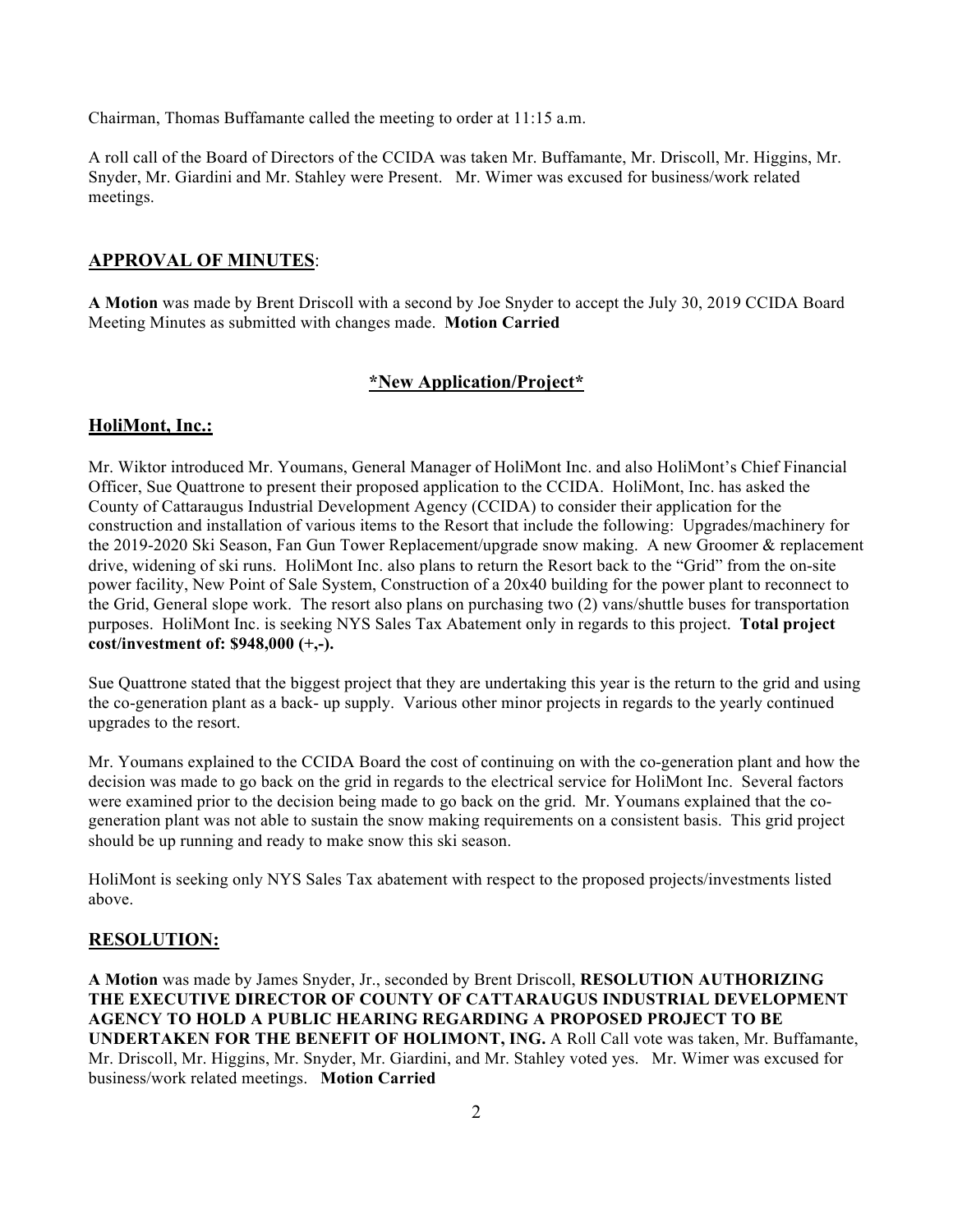*(Mr. Buffamante did note that his firm does business with HoliMont Inc .but they have no financial interest or direct involvement in this proposed project.)*

# **RESOLUTION:**

**A Motion** was made by Joseph Higgins, seconded by Brent Driscoll, **RESOLUTION DETERMINING THAT ACTION TO UNDERTAKE A PROJECT FOR THE BENEFIT OF HOLIMONT, INC. WILL NOT HAVE A SIGNIFICANT EFFECT ON THE ENVIRONMENT.** A Roll Call vote was taken, Mr. Buffamante, Mr. Driscoll, Mr. Higgins, Mr. Snyder, Mr. Giardini, and Mr. Stahley voted yes. Mr. Wimer was excused for business/work related meetings. **Motion Carried** *(Mr. Buffamante did note that his firm does business with HoliMont Inc. but they have no financial interest or direct involvement in this proposed project.)*

# **-FINANCIAL REPORT:**

-August Income was \$6,166.00 from Win Sum Ski Corp. Sales Tax letters for the 2019 Project.

-Borrego Solar Project – Portville Solar Project is in the closing stages as they have been trading documents in regards to their 2019 Solar Project. We hope to have them closed within the  $4<sup>th</sup>$  Quarter of 2019.

The Ashford Solar Project – BQ Energy was planning to start this year however, they have found that there is a little more wetland than previous thought so this has pushed their construction season back in regards to this project. They are now currently looking at starting construction March/April 2020 and be operational by July 2020.

Mr. Wiktor stated that we are currently working on documents for the closing of two (2) projects. He also anticipates two and maybe three new applications before the end of the year. One of the new applications will be for Phase II of Field of Dreams starting in March of 2020 approximate \$4,000,000.00 additional investment in Phase II. We have also been working with Four Mile Brewing in Olean in regards to an expansion project in the amount of \$400,000 - \$450,000 which would include new equipment and additional bottling line. Mr. Wiktor is also working with a new client for an adaptive reuse project on N. Union Street in Olean, NY.

Mr. Driscoll had a question in regards to the overage in the budgeted property taxes for the IDA office. Mr. Wiktor explained that when the IDA leased the office in 2012, the Agency was responsible for taxes and any applicable special district taxes. We applied and were granted real property tax exemption since we are a Public Benefit Corporation in the State of New York, which allows us to be exempted from Real Property Taxes. However, it was noted that the Agency was unaware of the special district taxes once the exemption was put in place. Recently Ellicott Development did an internal audit and realized that the CCIDA was responsible for special district taxes. They brought this to our attention, and the IDA paid Ellicott Development back the amounts that had been previously billed and paid by the landlord to the impacted taxing jurisdictions, hence the reason for the overage on that line item. Going forward, the special district tax bills will not be send to the IDA and paid by us directly.

**A Motion** was made by James Snyder, seconded by Brent Driscoll to approve the Financial Report for **July & August 2019** as prepared. A Roll Call vote was taken, Mr. Buffamante, Mr. Driscoll, Mr. Higgins, Mr. Snyder Mr. Giardini, and Mr. Stahley voted yes. Mr. Wimer was excused for business/work related meetings. **Motion Carried**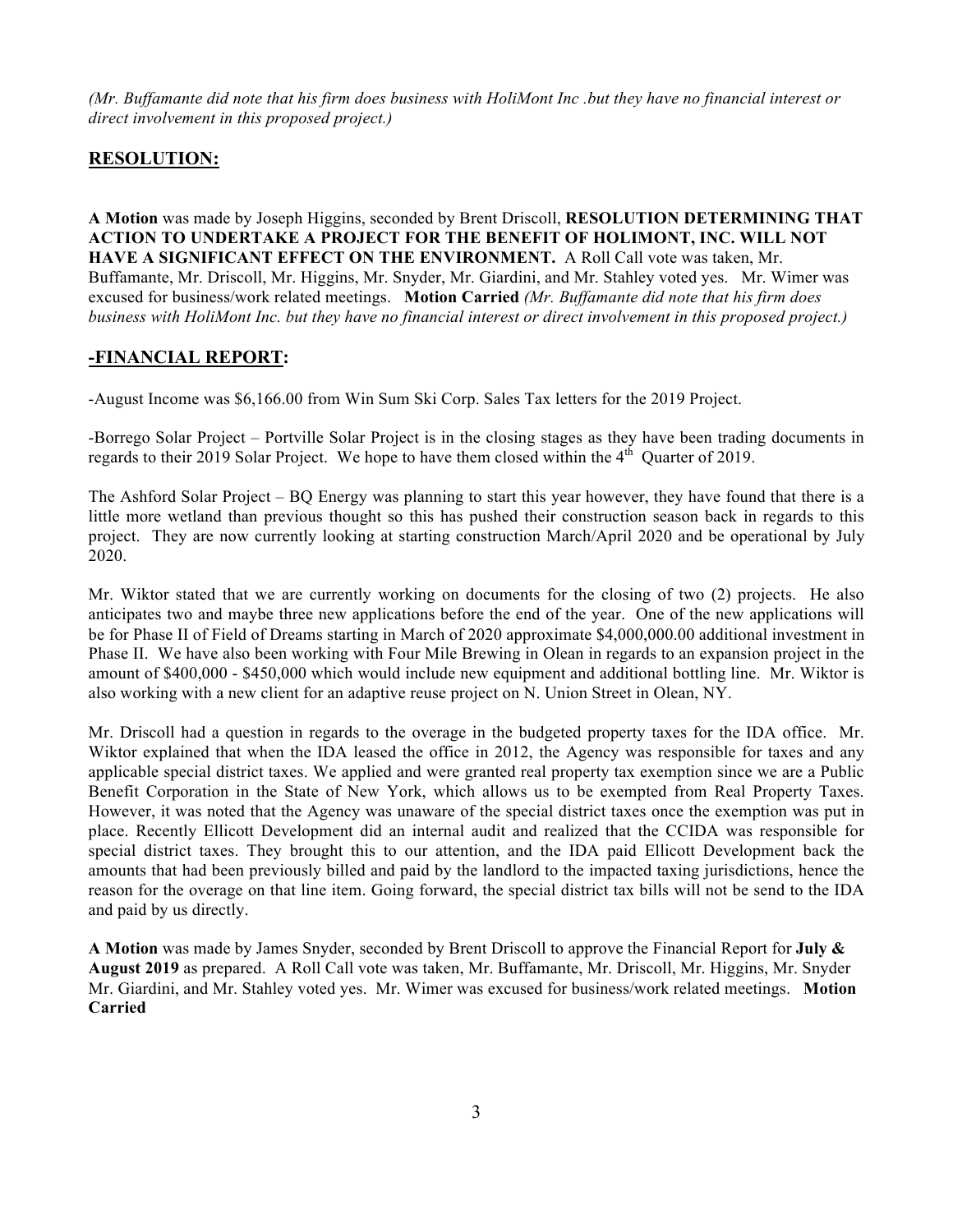# **SOLAR UPDATE:**

Mr. Wiktor next gave an update on the Agency's dealings with various proposed solar projects within County. The Agency has been contacted in regards to an 18 and 17-megawatt solar project being contemplated in Great Valley, NY. Currently. The town of Great Valley, does not have the zoning or plans in place in regards to solar projects. The Agency will not proceed on this proposed project without the support from the town. In addition, we have also been contacted by two (2) different developers in regards to putting a solar projects within the County. As the Board is aware, the Agency has placed a moratorium on accepting solar project applications until research on the dollar amount required by the IDA's PILOT's has been further researched. .

Mr. Wiktor asked the Board for approval to request a case study be done in regards to the per kilowatt charge. The maximum funding for this case study not to exceed \$5,000.00. Mr. Wiktor stated that he knows someone from Invest Buffalo Niagara whom has done these types of case studies before. Mr. Wiktor would like to have them look at a 3, 5, and 15-megawatt example project and also is it a single user or community-based project for a specific period of 15/20/25 years. Mr. Buffamante also requested that the PILOT and Host Community Agreement be looked at as to how much is feasible/reasonable?

A Motion was made by James Snyder, seconded by Brent Driscoll to have an independent case study done in regards to Solar Projects within Cattaraugus County. The amount of the case study is not to exceed \$5,000.00. Corey will provide a copy of the proposal to the CCIDA Board prior to the contract being signed and to be included will be a list of items/questions to be covered in the case study. A Roll Call vote was taken, Mr. Buffamante, Mr. Driscoll, Mr. Higgins, Mr. Snyder, Mr. Giardini, and Mr. Stahley voted yes. Mr. Wimer was excused for business/work related meetings. **Motion Carried**

Further information to be forthcoming to approve any proposed changes to the IDA's Solar PILOT by our December Board meeting.

## **\*Executive Directors Reports:**

#### **-Internal (IDA Meetings/Discussions):**

- $\checkmark$  Met with Peter Krog from Krog Development to discuss a few potential project sin Olean and Ellicottville.
- $\checkmark$  Met with John Rounds from Adventure Bound to discuss a few possible projects that he is considering with his Ellicottville Properties. John Rounds is looking at putting a coffee shop in one side of the building.
- $\checkmark$  Had a meeting with Joanne Campanga and Paul Leone to discuss WNY projects and economic development ideas.
- $\checkmark$  Met with Halley Kottwitz from Southern Tier West to discuss a few Cattaraugus County projects that are seeking loan funds from STEDO.
- $\checkmark$  Met with Mark Storch, Storch Development to discuss a possible client that he has who is looking for warehouse space in the region.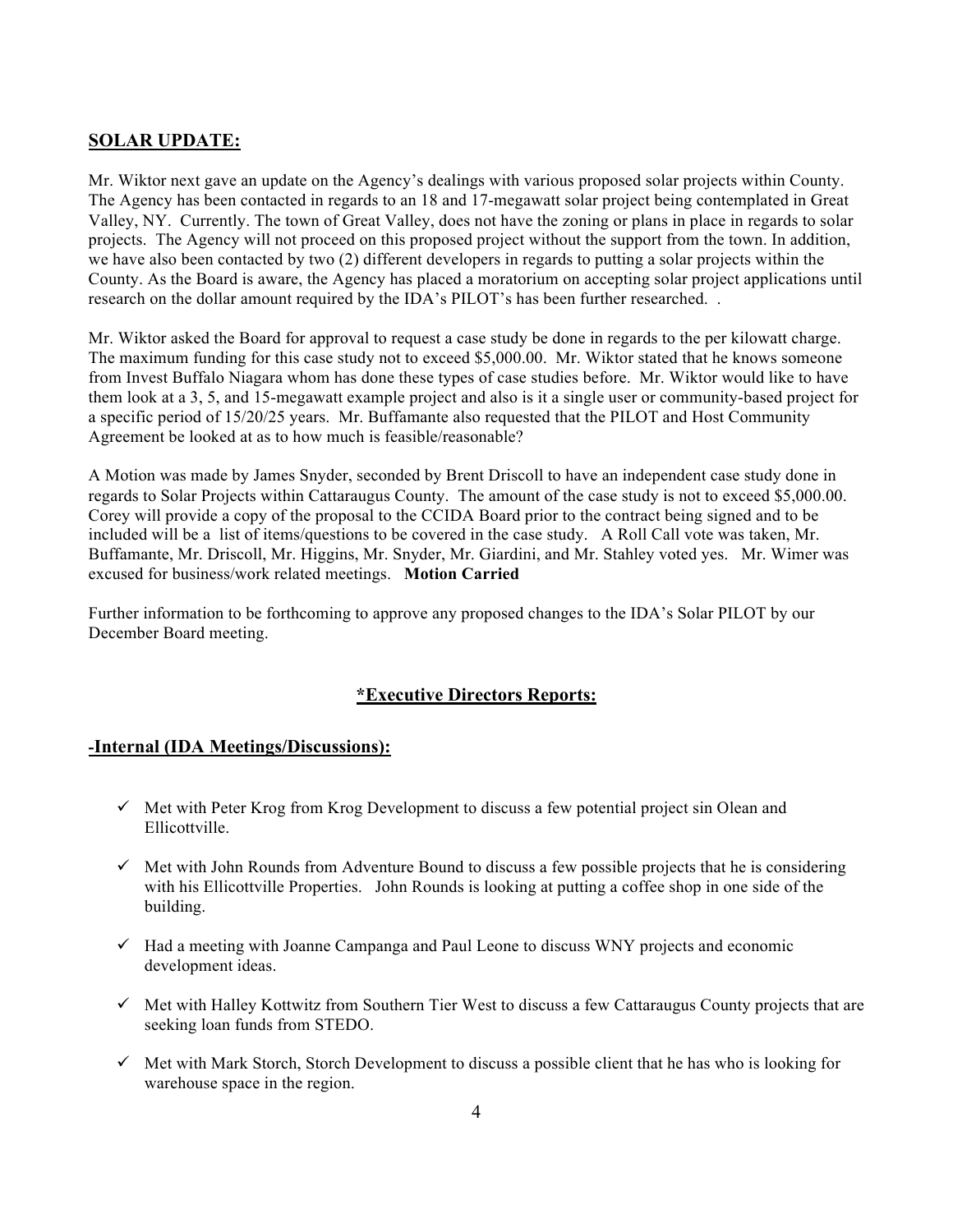- $\checkmark$  Conference call with Northland Company regarding their call center project in Olean.
- $\checkmark$  Met with John Stahley to update him on the IDA as well as any updates from Siemen's.
- $\checkmark$  Attended the Cattaraugus County Economic Development Team Meetings.
- $\checkmark$  Met with a local developer who is looking at expanding his building in the Franklinville area.
- $\checkmark$  Met with a property owner in Ashford who has available space, will add to our website along with IBN's website.
- $\checkmark$  Presented at Leadership Cattaraugus for the Economic Development Day.
- $\checkmark$  NYSEDC Conference Call August meeting.
- $\checkmark$  Attended the Olean Business Development Corp. meeting.
- $\checkmark$  Have a meeting with Mayor Aiello to update Olean projects.
- $\checkmark$  Had a meeting with Earl Wells, PR Firm to discuss IDA initiatives and area marketing ideas.
- $\checkmark$  Conference call with Eagle 1 Photography regarding the IDA's updated pictures and recent projects.
- $\checkmark$  Met with Bill Heim from House of Steel regarding his project and update.
- $\checkmark$  Met with Tom Buffamante for an update meeting.
- $\checkmark$  Jim Fink from Business First tour and project updates.
- $\checkmark$  Met with Jon Rappe from a Solar Company who is considering developing a few solar projects in Cattaraugus County.
- $\checkmark$  Meeting with Eric Garvin from Community Bank to discuss Cattaraugus County companies and possible projects.
- $\checkmark$  Attending the September Workforce Investment Board Meeting.
- $\checkmark$  Meeting with Greg Sehr to discuss a possible project in Cattaraugus County.
- $\checkmark$  WRC Board meeting relating to a loan on project.
- $\checkmark$  Continued outreach with various companies in Cattaraugus County to discuss ways the IDA can assist their projects and investments.
- $\checkmark$  Met with a local brewer relating to a phase II of their project. More to follow.
- $\checkmark$  Met with a property owner on N. Main Street in Olean to discuss an Adaptive Reuse Project. More to follow on that as well.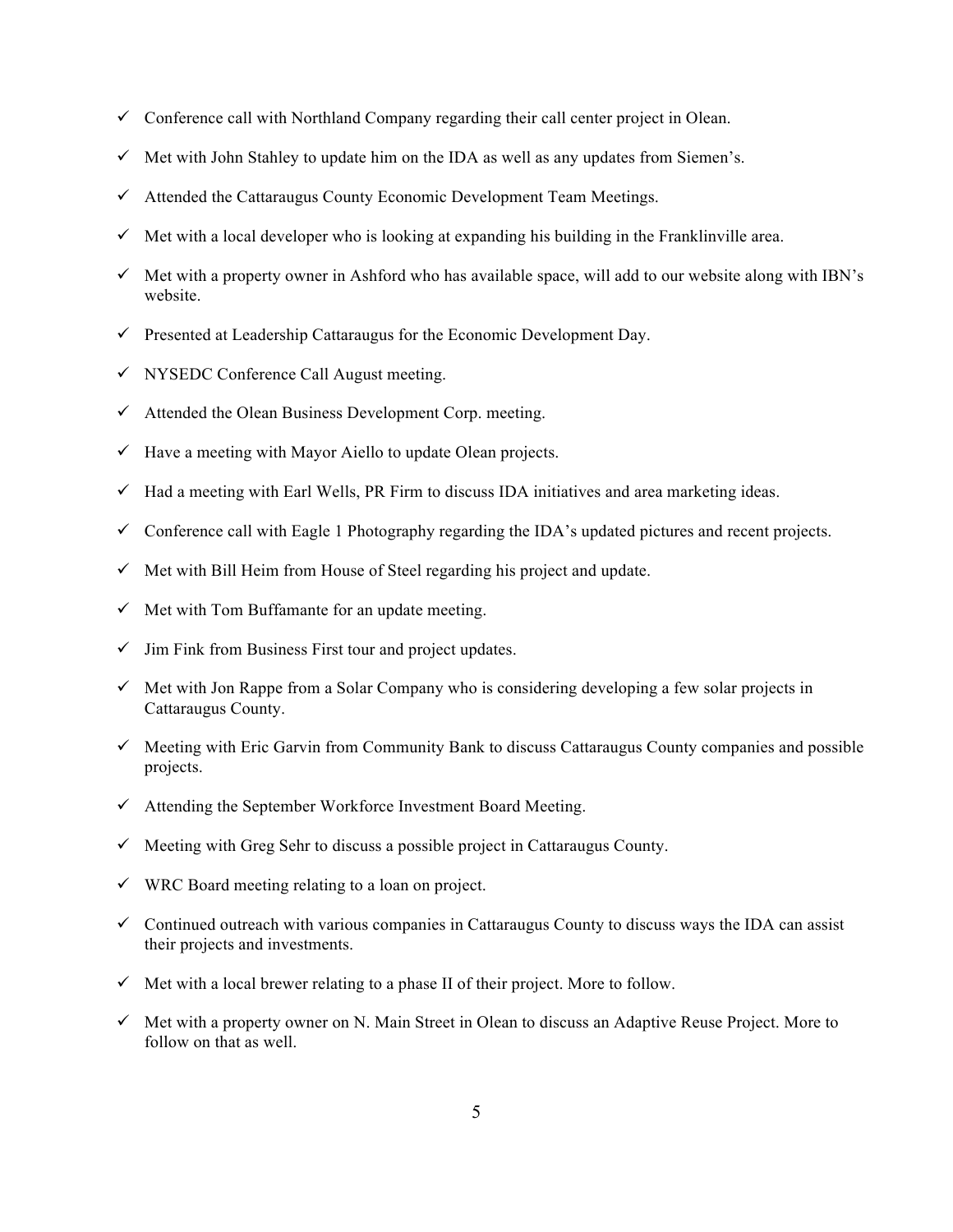$\checkmark$  Mr. Wiktor discussed with the CCIDA Board the legislation that was passed with the requirement that all IDA's must live stream all Board Meetings and Public Hearings as of January 1, 2020. We have already purchased a smart television that will be mounted to the wall, a web-cam and also an I-Pad that will be used to stream our meetings. The IDA is also be required to post the live meetings on our website and keep them on for a period of five (5) years.

## **-External (Points of Interest relating to the CCIDA):**

- $\checkmark$  **Invest Buffalo Niagara** September 19<sup>th</sup> A Plan for Tomorrow. Also, a networking event with Regional and National site selectors.
- ! **Olean Times Herald Article**: "*Cattaraugus County unemployment rate ticks up, down in Allegany County."* The Cattaraugus County rate in July was reported at 4.6% up from 4.1% reported in June by the state Department of Labor. The rate was 4.7% in July 2018. Continued positive news!
- ! **Olean Times Herald Article:** *"First resident of Field of Dreams shares thoughts on her new home." Very exciting project, they are now ready to start Phase II in the Spring.* **Submitting a new application at our October Meeting.**
- ! **Olean Times Herald Article**: "J*amestown Community College launching three-year strategic plan to increase enrollment."* Dr. DeMarte would like to recruit students who want to stay and who like the quality of life in Western New York.
- ! **Olean Times Herald Article**: "*Reed, Aiello tour Olean's newest solar farm, Homeridae on Homer Street."* Homeridae Solar Farm off Homer Street will generate \$90,000 a year in metering credits for the City of Olean over a 25-year period. Some further details relating to the three recently completed solar projects in the City of Olean.
- ! **New York State Press Release**: "*Governor Cuomo signs legislation requiring industrial development agencies to live stream and post video recordings of all open meeting and public hearings."* Governor Cuomo signed legislation requiring industrial development agencies to live stream in real-time and post video recordings of all open meetings and public hearings. The video recordings must be posted online within five business days of the meeting or hearing and remain available for at least five years.
- ! **Southern Tier West Regional Business Committee Meeting:** Meeting to be held at the Southern Tier West offices in Salamanca, New York on October 7, 2019 at 10:00 a.m.
- $\checkmark$  **Olean Job Fair**: Job fair held on August 8, 2019 from 11:00 a.m. 1:00 p.m. very well attended with numerous job opportunities. Cattaraugus County has planned a job fair on October 18, 2019 relating to WILMA Event.
- ! **Area Development: "***Understanding the Evolving Incentives Landscape."* Key trends across the states indicate a continued effort to lure new businesses with incentives, but there's a sustained focus on transparency and ensuring a return on investment for taxpayers.
- ! **Governing.com Article: "**As Rural America Slips, Governors Look for Ways to Help." When it comes to generating jobs in the digital economy, "urban revitalization" ranks right up there with a strong educational system.